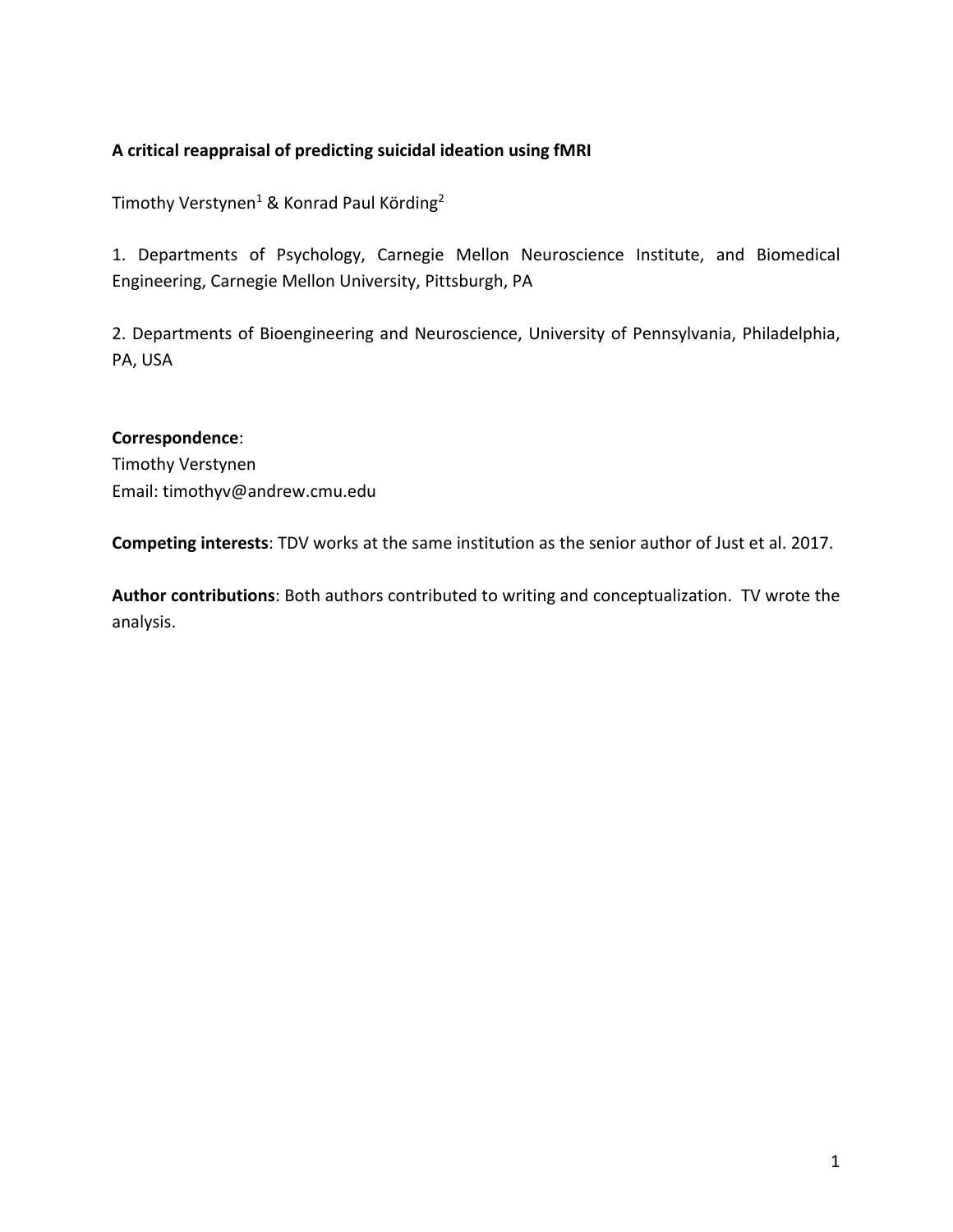## **Abstract**

For many psychiatric disorders, neuroimaging offers a potential for revolutionizing diagnosis, and potentially treatment, by providing access to preverbal mental processes. In their study "Machine learning of neural representations of suicide and emotion concepts identifies suicidal youth."<sup>1</sup>, Just and colleagues report that a Naive Bayes classifier, trained on voxelwise fMRI responses in human participants during the presentation of words and concepts related to mortality, can predict whether an individual had reported having suicidal ideations with a classification accuracy of 91%. Here we report a reappraisal of the methods employed by the authors, including reanalysis of the same data set, that calls into question the accuracy of the authors findings. The analysis is a case study in the dangers of overfitting in machine learning.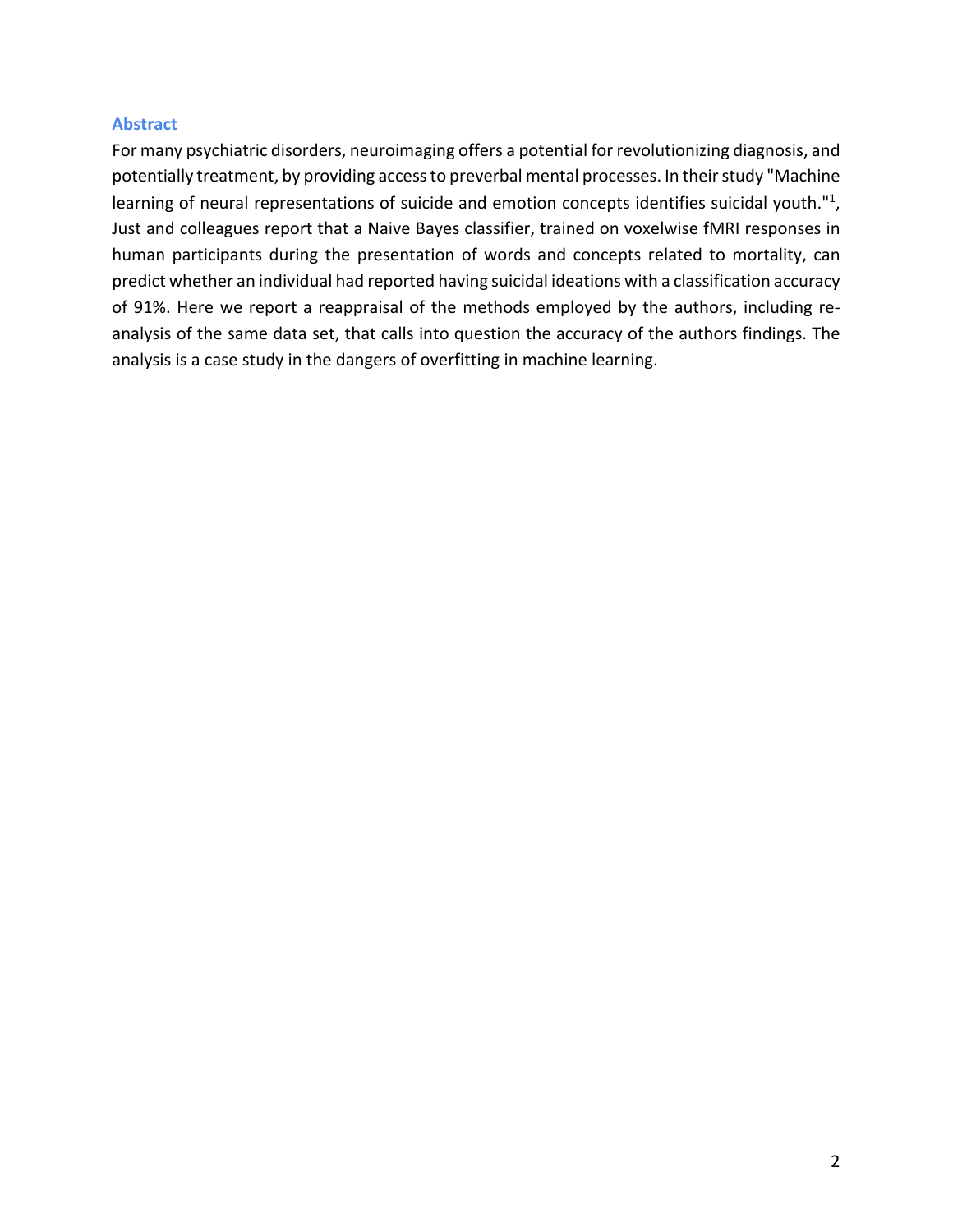### **Main Text**

Unlike many areas of medicine, the fields of psychiatry and clinical psychology suffer from a critical lack of the ability to directly measure the internal processes that are the root of most psychiatric disorders<sup>2</sup>. Instead, these fields rely on indirect assessments, via verbal report or behavioral analyses, that can often be unreliable indicators of internal thoughts and experiences. Over the past few years, machine learning methods applied to functional neuroimaging data have presented a promising avenue for the field of computational psychiatry to potentially measure preverbal internal processes<sup>3</sup>, offering hope for the development of neural biomarkers of psychiatric diseases.

In one such study, Just and colleagues<sup>1</sup>, reported promising findings on a potential neural biomarker for suicidal ideation. The authors reported a 91% classification accuracy for predicting a participant's group membership (suicidal ideating individuals, N=17; non-ideating control; N=17), using leave one out cross validation (LOOCV) with a classifier trained on functional MRI (fMRI) responses to a list of words. Such a robust ability to identify individuals who are likely suicidally ideating based off of pre-verbal neural processes could revolutionize psychiatric approaches to suicide.

However, the procedures described in the original paper suggest several problems. First, the use of LOOCV can inflate the estimated classification accuracy, as well as overall Type-I error<sup>4</sup>. Second, and most importantly, the feature selection appears to have relied on the same data that is used in the final model evaluation. In the section titled "Identifying the most discriminable concepts and locations" of the Supplementary Information, the authors state that they used a forward stepwise selection procedure to identify the best combination of concepts (i.e., words) and locations (i.e., sphere of voxels from anatomically defined regions of interest) that maximized their model accuracy in predicting whether a participant was in the suicidal ideation or control group. According to the text, feature selection happened along two different dimensions: words and regions. For words, the authors only used data from 6 out of 30 words in their final model. The authors present no *a priori* reason for why this subset of words would be better at discriminating between groups. Therefore, we assume that this subset was determined solely by the described forward stepwise search process. We can not be entirely sure because the authors did not share all of their code. However, as we shall point out below, we have reasons to believe that we understand their approach reasonably well. For regions, the authors used multiple selection procedures for determining which clusters of voxels to include in their model, resulting in 5 out of approximately 25 (on average 25 based on group analysis) regions being included in the final model. First, the authors evaluate voxels based on a stability score of responses across trials. No information is provided for how this stability is quantified. For each fold of the cross validation procedure, the hold out test subject was not included in the voxel stability analysis.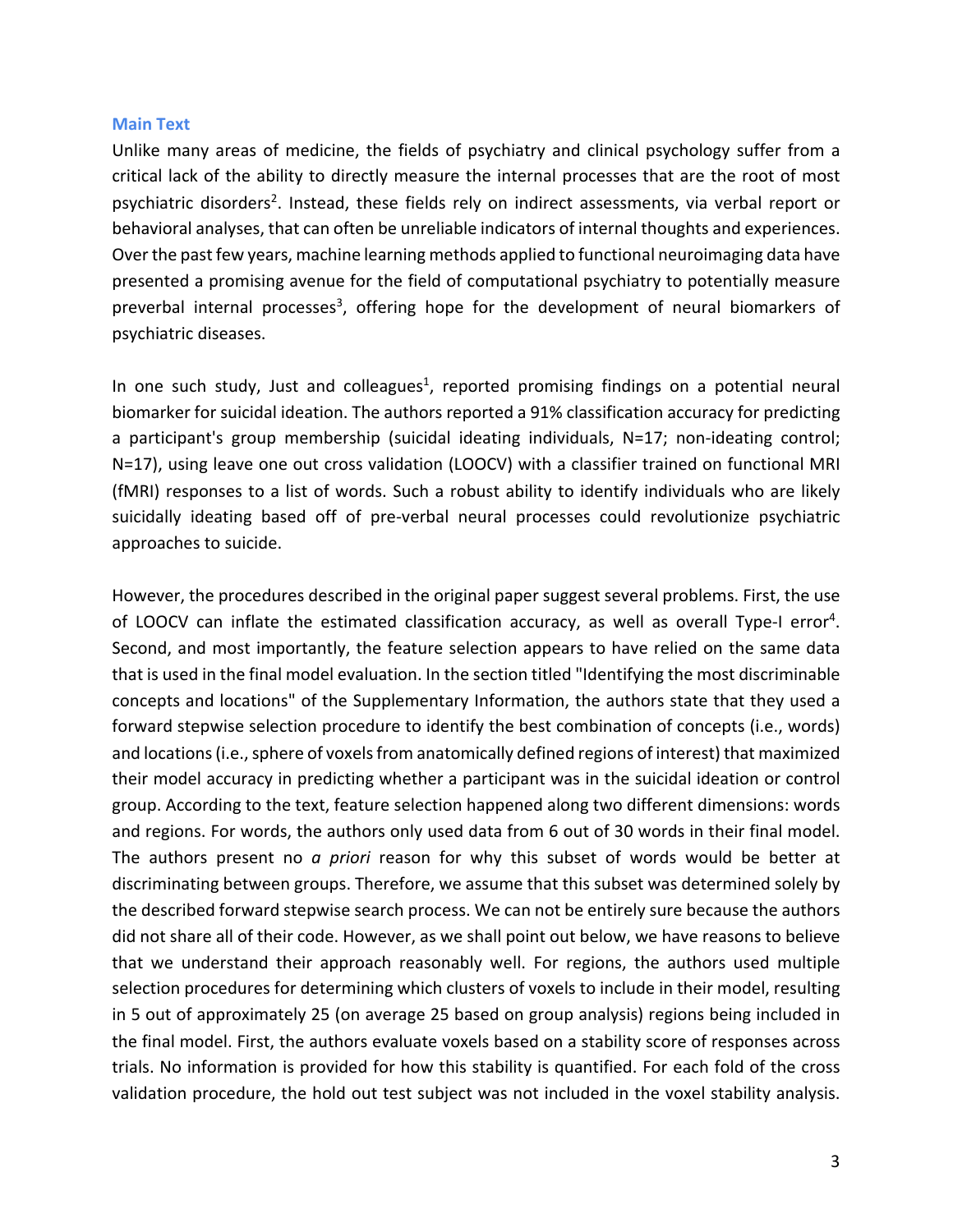Though it is not clear why, because voxel stability is already an independent measure from the classifier performance. Second, the authors selected the best subset of stable voxel clusters on each fold, separately for each group. On average there were 11 stable regions for the suicidal ideation group and 14 regions for the control group. The final analysis only included 2 from the suicidal ideation group and 3 from the control group, again presumably identified using the stepwise selection procedure. This is problematic, however, because group assignment is already influencing features included in the final classifier analysis. It is in the group subset that the forward stepwise search appears to have been applied.

Given the sample size and structure of the classification problem, we can see no way that a *consistent* set of features (i.e., one set of words and regions to serve as a biomarker across all subjects) can be identified without using data from all participants. This reflects what we are calling "feature hacking"<sup>5</sup>, a form of circular inference<sup>6</sup> that contaminates the validity of out-ofsample validation tests. Feature hacking is the process of inflating model performance in cross validation tests by selecting the best subset of the features that maximizes performance of the hold out test set that is used as a benchmark for how well the classifier generalizes to predicting unseen data.

Using the code and data provided by the authors<sup>7</sup>, we conducted a reanalysis of the feature selection process<sup>8</sup>. We started by simply attempting to replicate the deterministic feature selection method as described in the original manuscript, using a logistic regression classifier on group membership and a forward stepwise feature selection in three stages. First, we selected the subset of words that best distinguished the two groups using average response data from all stable regions (with stability determined excluding the data from the out of sample participant). Second, we selected the set of stable regions from the suicidal ideation group that best distinguished group membership using all 30 words. Finally, we selected the stable regions from the control group using all 30 words. Feature selection on regions was run separately for the two groups because this follows the logic of the original analysis. It is worth noting that this method still suffers from circular inference because all data are being used in the feature selection process. As highlighted above, the sample size is too small to enable a completely unbiased feature selection process.

Our analysis was unable to replicate the original feature set. We identified only one word, "vitality", one region from the patient group, left angular gyrus, and one region from the control group "left anterior cingulum". Only the latter region overlapped with the original set of features. Importantly, using these words and regions, the LOOCV classifier method from the original paper falls to 32% (see Table 1). Thus, using a standard forward stepwise selection procedure we were unable to either replicate the features or model accuracy reported in the original paper.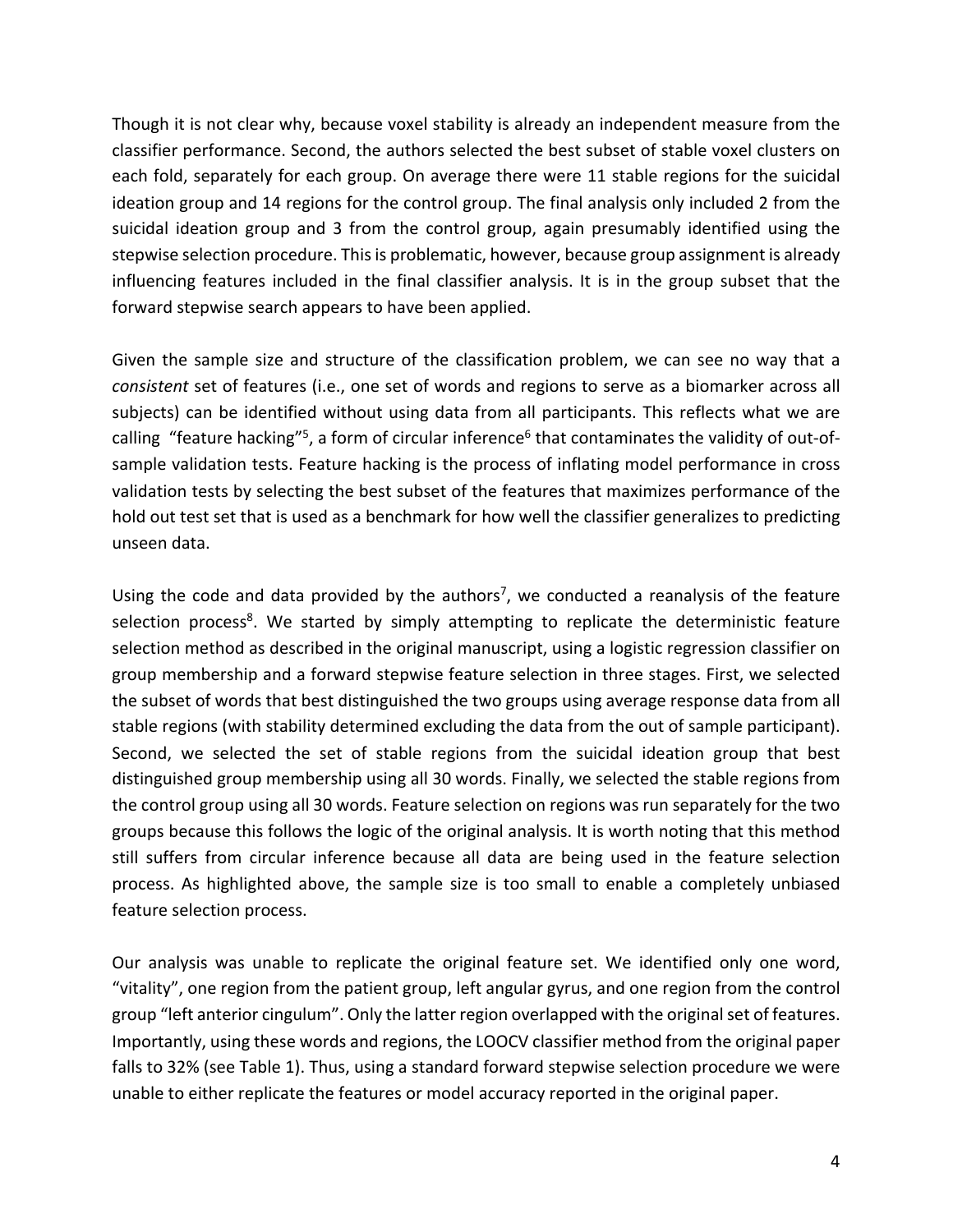We next set out to see how much the feature selection process employed by the authors impacted the classifier performance. To start we re-ran the original classifier reported by Just et al. 2017, but removed feature selection along the two dimensions, words and regions, separately. These results are reported in Table 1. Removing feature selection on words, but including the same set of selected regions as used in the original paper, reduced classifier accuracy by 32%. Removing feature selection on the set of stable regions, while keeping the original 6 words used in the original paper, dropped classifier accuracy by 26%. Thus the classifier accuracy reported by Just et al., 2017 is highly sensitive to the unique set of words and regions used.

The only feature selection method employed in the original paper that does not suffer from circularity is the original selection of the stable voxel clusters (i.e., regions). Here stability was determined by excluding the held out test subject for each run of the LOOCV classifier. Thus, the only truly unbiased model that can be run on the data is one in which all words and all stable regions, for both groups, are used. This model returns a classification accuracy of 41%, well below chance and a full 50% below the accuracy reported by Just et al., 2017.

| Configuration                                                          | LOOCV<br><b>Accuracy</b> |
|------------------------------------------------------------------------|--------------------------|
| Pre-selected features (words<br>& regions) from Just et al.<br>2017.   | 91%                      |
| Features from forward<br>stepwise search using logistic<br>regression. | 32%                      |
| All words, pre-selected regions                                        | 59%                      |
| Pre-selected words, all regions                                        | 65%                      |
| All words, all regions                                                 | 41%                      |

**Table 1.** Change in leave one out cross-validation (LOOCV) accuracy when different feature selection approaches are applied.

Using information from data in a validation set to determine the structure of a model leads to inflated estimates of performance. This can happen either by selecting the observations (e.g., only including the subset of participants that maximize validation set performance) or features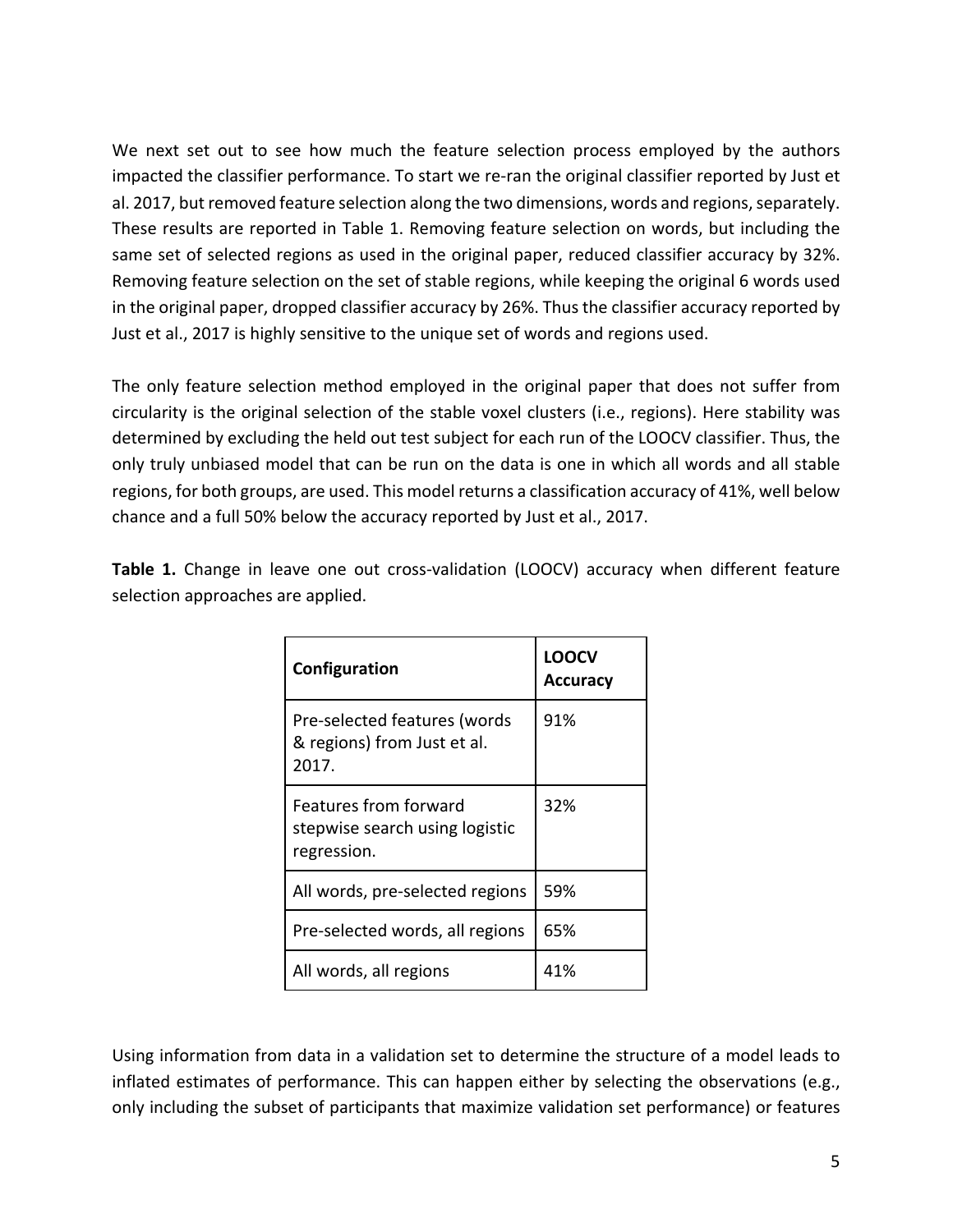(e.g., applying arbitrary transformations of variables based on validation set performance) based on information from what should be a protected part of the sample. Our reanalysis shows that the classification results reported by Just et al., 2017 are likely inflated due to the use of feature hacking. Our analysis clearly shows that the most conservative approach (using all words and all stable regions) yields classification performance that does not outperform chance. Our analysis suggests that the paper by Just and colleagues employs feature hacking. Without a more detailed description of the methods and independent evaluation of the feature selection process itself, we are forced to conclude that the reported ability to discriminate the suicidally ideating from non-ideating controls is not supported by the data reported in the original article.

### **References**

- 1. Just, M. A., Pan, L., Cherkassky, V. L., McMakin, D. L., Cha, C., Nock, M. K. & Brent, D. Machine learning of neural representations of suicide and emotion concepts identifies suicidal youth. *Nat Hum Behav* **1,** 911–919 (2017).
- 2. Fuchs, T. Subjectivity and intersubjectivity in psychiatric diagnosis. *Psychopathology* **43,** 268–274 (2010).
- 3. Bzdok, D. & Meyer-Lindenberg, A. Machine Learning for Precision Psychiatry: Opportunities and Challenges. *Biol Psychiatry Cogn Neurosci Neuroimaging* **3,** 223–230 (2018).
- 4. Flint, C., Cearns, M., Opel, N., Redlich, R., Mehler, D. M. A., Emden, D., Winter, N. R., Leenings, R., Eickhoff, S. B., Kircher, T., Krug, A., Nenadic, I., Arolt, V., Clark, S., Baune, B. T., Jiang, X., Dannlowski, U. & Hahn, T. Systematic misestimation of machine learning performance in neuroimaging studies of depression. *Neuropsychopharmacology* **46,** 1510–1517 (2021).
- 5. Cawley, G. C. & Talbot, N. L. C. On Over-fitting in Model Selection and Subsequent Selection Bias in Performance Evaluation. *J. Mach. Learn. Res.* **11,** 2079–2107 (2010).
- 6. Kriegeskorte, N., Simmons, W. K., Bellgowan, P. S. F. & Baker, C. I. Circular analysis in systems neuroscience: the dangers of double dipping. *Nat. Neurosci.* **12,** 535–540 (2009).
- 7. Just, M. Code and data for Just et al. 2017. at <http://www.ccbi.cmu.edu/Suicidal-ideation-